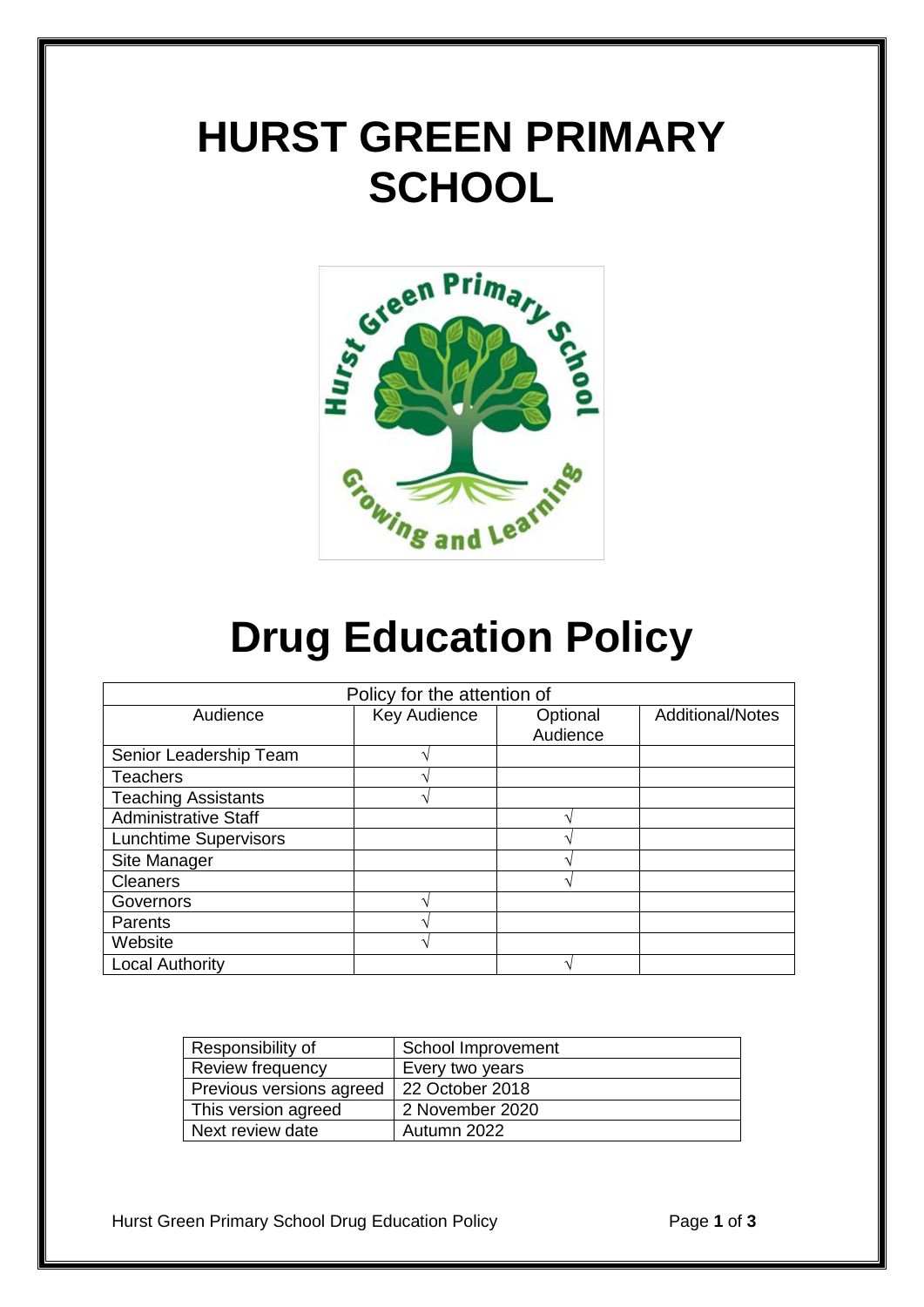# **Drug Education Policy**

# **Aims and Objectives**

Hurst Green's aim is to give pupils the facts, emphasise the benefits of a healthy lifestyle, and give pupils the knowledge and skills to make informed and healthy choices now and later in life.

#### **Values framework**

The school promotes values, which underpin personal development and a healthy society:-

- respect
- kindness
- honesty
- friendship
- ambitions
- perseverance
- self-belief

# **A Sequence for Drugs Education**

Drugs education can be divided into 5 main components.

- medicines
- controlled drugs
- smoking
- alcohol
- **•** solvents

#### At KS1

- Begin to understand that all medicines are drugs, but not all drugs are medicines.
- Begin to understand that there are safety rules about medicines and other substances.

#### At KS2

- Know that all medicines are drugs, but not all drugs are medicines.
- Know that all substances only become dangerous when used inappropriately.
- Begin to understand how their choices about substances are influenced.